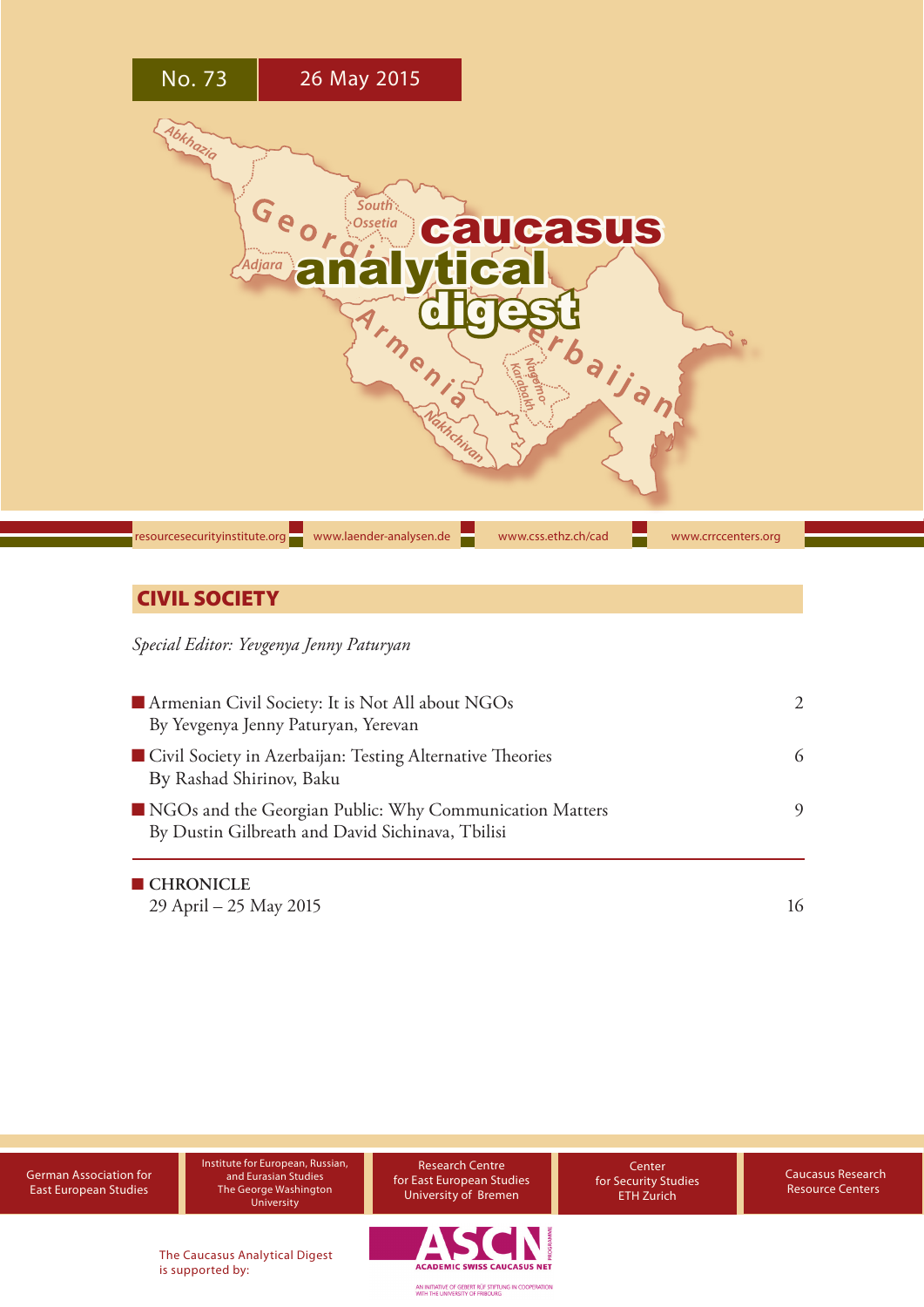# <span id="page-1-0"></span>**Armenian Civil Society: It is Not All about NGOs**

By Yevgenya Jenny Paturyan, Yerevan

#### **Abstract**

For the past two decades, Armenian civil society was largely equated with the NGO sector. International development organizations, public officials, scholars and the few informed among the general public saw NGOs as the core element of Armenian civil society. The NGO sector is by now fairly developed and institutionalised, but it is detached from the broader Armenian society, remaining a post-communist civil society in that sense. However, recently a new actor has entered the arena of civil society and made its presence very visible. The socalled "civic initiatives" are on the rise since around 2007, and have already registered a number of successes in impacting government decisions, despite the small numbers of people involved. Armenian civil society is no more simply about NGOs, though NGOs unquestionably remain a very important component of civil society.

#### **Introduction**

When discussing contemporary Armenian civil society, it is important to distinguish between two interconnected yet very distinct types of actors: the non-governmental organisations (NGOs) and the civic activists. Civic activism in Armenia is a relatively new phenomenon; it is distinct from the "NGO approach" in a number of ways. Civic activist groups maintain minimal levels of formal organisation and explicitly reject foreign funding. Largely confined to Yerevan, consisting mostly of young educated people, the so-called "civic initiatives" have registered a number of successes since 2009 despite low numbers of participants. Civic activism seems to be the arena where civil society is able to overcome the post-communist syndrome of disengagement, but it remains to be seen if civic activism will gain momentum and engage more people.

This article discusses these two dimensions of Armenian civil society: the NGO sector and civic activism, describing the current situation and the main strengths and weaknesses of both. It first looks at the NGO sector in Armenia today, highlighting some of its achievements and main challenges. After that, civic activism, as the new component of the Armenian civil society, is described, focusing on how it is different from the NGO sector. In the conclusion some observations are offered as to how these two elements of Armenian civil society can (and sometimes do) complement each other.

#### **Armenian NGO Sector**

Since independence, Armenia has witnessed rapid growth of its NGO sector, but the exact numbers of truly functioning organisations have remained elusive. As of June 2014, there were 3,981 officially registered NGOs. The most recent research estimates that most of these exist on paper only, with some 500 to 800 NGOs actually operating in the country.<sup>1</sup> Focusing on those NGOs that do operate, it is clear that the Armenian NGO sector has by now achieved a fairly good level of institutionalization. Many organisations have overcome the "one-person show" problem when their founding leaders dominate. Roughly two-thirds of actively functioning organisations have undergone leadership changes and, interestingly enough, are doing slightly better than those run by their old founding presidents in at least one aspect: they tend to attract more grants per year (Paturyan and Gevorgyan 2014). Most surveyed NGOs exhibit fairly well-developed organisational structures: they have staff, volunteers and basic decisionmaking bodies in place, as Table 1 on p. 4 and Table 2 on p. 5 demonstrate.

However, the Armenian NGO sector faces the typical problems of post-communist development.<sup>2</sup> These problems can be divided into two broad categories. The first category is about individual attitudes and behaviour of citizens: disdain towards volunteering, distrust towards associations, and low membership in associations. These are mostly a legacy of communism (Howard 2003), under which people were forced to join organisations and "volunteer" on a regular basis. The second category of problems faced by NGOs in post-communist countries has to do with the rapid donor-driven development of the NGOs after the disintegration of the Soviet Union. The manifold challenges of regime transitions, often accompanied with an economic collapse, created demand for social action, while generous international donor support boosted supply. This process led to a mushrooming of NGOs heavily dependent on external donors. While this influx of funds helped to establish a vibrant NGO sector, it created a set of constrains that NGOs currently struggle with. If international develop-

The report can be found online here <[http://tcpa.aua.am/](http://tcpa.aua.am/files/2012/07/Armenian_Civil_Society_after_Twenty_Years_of_Transition_Manuscript_November_2014-fin.pdf) [files/2012/07/Armenian\\_Civil\\_Society\\_after\\_Twenty\\_Years\\_](http://tcpa.aua.am/files/2012/07/Armenian_Civil_Society_after_Twenty_Years_of_Transition_Manuscript_November_2014-fin.pdf)

[of\\_Transition\\_Manuscript\\_November\\_2014-fin.pdf](http://tcpa.aua.am/files/2012/07/Armenian_Civil_Society_after_Twenty_Years_of_Transition_Manuscript_November_2014-fin.pdf)>

<sup>2</sup> This article discusses "internal" problems of civil society, rather than the "external" problems, such as the poor socio-economic conditions of the population, corruption, lack of political avenues of representation and so on.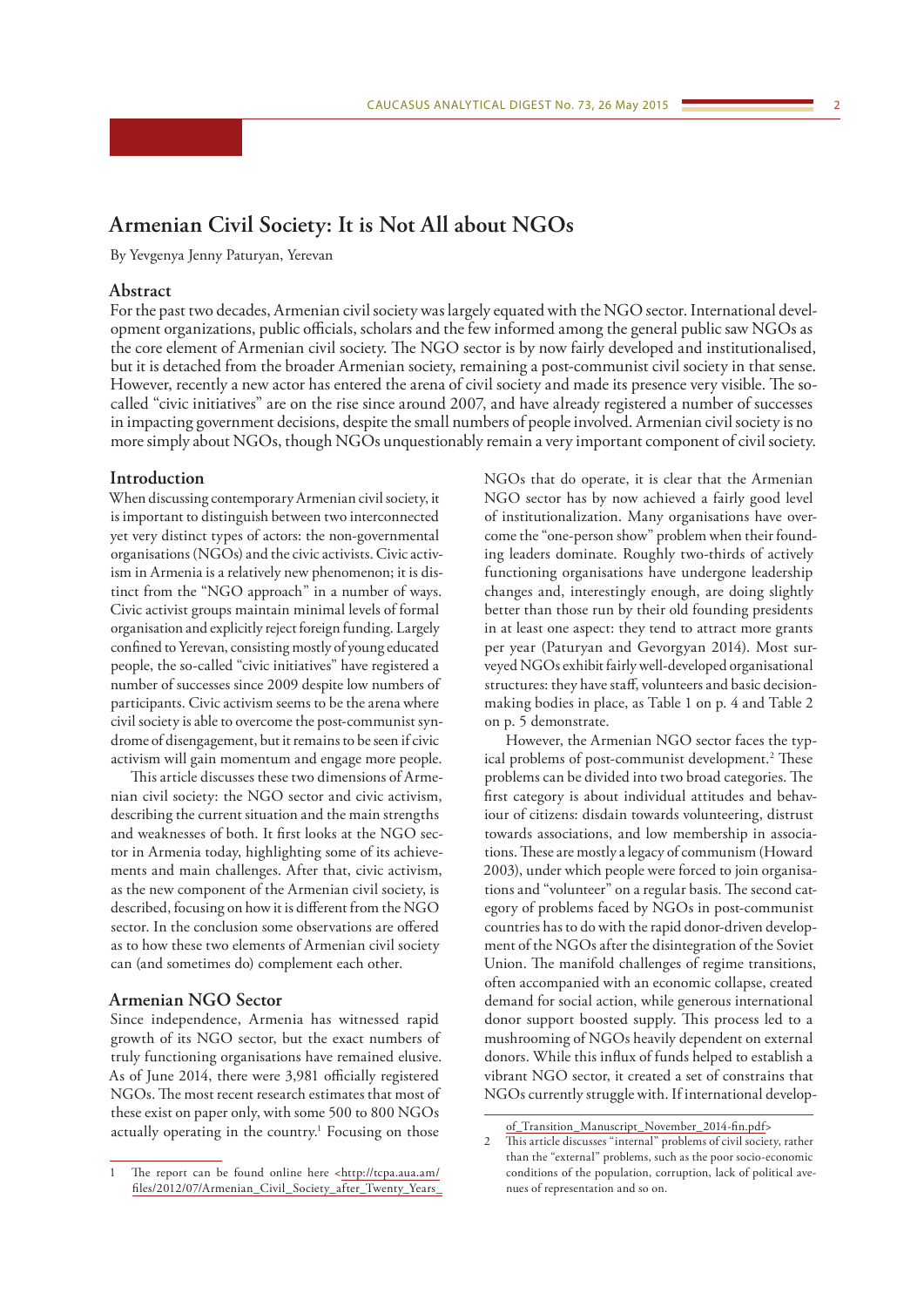mental aid is withdrawn, most NGOs have only questionable organisational sustainability. More importantly, the legitimacy of civil society organisations to represent local voices is often disputed on the grounds that many NGOs are funded from abroad.

Public trust towards NGOs is low and declining, but NGOs do not seem to be aware of it. They overestimate public trust towards them, as can be seen from Figure 1 on p. 5. Participants in an organisational survey were asked to estimate public trust towards NGOs, replicating a Caucasus Barometer question in a study conducted by the Turpanjian Center for Policy Analysis (TCPA) within a research project funded by the Academic Swiss Caucasus Net. The comparison with public opinion data clearly shows that NGOs overestimate the amount of trust towards them. According to Caucasus Barometer 2013, one-fifth of the Armenian population fully distrusts NGOs, yet NGOs themselves are not aware of this negative attitude. NGOs also clearly exaggerate the percentage of people with moderate levels of trust: while only 15 percent of the Armenian population somewhat trusts NGOs, NGOs estimate that percentage to be around 43 percent. This is yet another example of the sector's detachment from the broader public.

#### **Civic Initiatives**

An important new development in Armenia is the recent rise of a new type of activities called "civic initiatives." These are various grassroots issue-oriented groups of individual activists united around a common, often very specific, cause (preventing construction in a public park, preserving an architecturally valuable building, protesting against a new mine, among others). Usually civic initiatives are small in numbers and are often confined to Yerevan, or spearheaded from Yerevan, if a regional environmental issue is at stake. The core activists are young educated people; they use social media to organize and to spread information regarding their activities. These new forms of civic participation have emerged roughly since 2007 and have registered a number of victories since then. Examples are preserving an old open-air cinema amphitheatre (Kino Moskva, 2010) set to be demolished, preventing a hydropower station from being constructed at a scenic waterfall site (Trchkan, 2011), and the most recent mass protests against a mandatory component of a pension reform (2014).<sup>3</sup>

There are also examples of failures despite mobilisation, or inability to sustain momentum.

In their report, Ishkanian et al. (2013) list a total of 31 civic initiatives for the period 2007–2013. Of these, seven were resolved positively (i.e. the activists achieved their aim), four were resolved negatively, six were abandoned and the rest were continuing. Since then the TCPA team has updated the table, adding two new initiatives and checking the status of ongoing initiatives. Table 3 on p. 5 presents the most recent snapshot of civic initiatives in Armenia. It is worth highlighting that nine out of 33 cases, i.e. more than a quarter of issues taken up by the activists were resolved positively. Given their small numbers, the overall apathy of the population and lack of cooperative culture on behalf of the government, this is not a small achievement on behalf of the activists.

Civic initiatives are distinctly different from NGOs. First and foremost, activists engaged in these initiatives explicitly refuse any foreign funding. They do not want to risk de-legitimisation in the eyes of the public and government officials by accepting funding from international development organisations and thereby becoming accountable to a force, which is ultimately outside of Armenia. They believe that relying on foreign funding (in some cases on any funding except voluntary labour and personal contributions) would diminish their ability to speak on behalf of themselves, and people affected by decisions they attempt to overrun. Another difference is a strong preference to maintain organisational structures at a minimum and avoid hierarchies, thereby encouraging a "participatory democracy" style of selforganization that can tap into the creative energies of all people involved and create experiences of empowerment and ownership. On the negative side, such structures are hard to maintain on a large scale and over extended periods of time. Institutionalisation does not happen; groups are at a constant risk of "petering out" if participants become disillusioned, busy, interested in something else, and so on.

Several other weaknesses of civic activism can be noted here. Most civic initiatives are reactions to government decisions or events, rather than pro-active goals of changing the Armenian reality. Many activists position themselves as "outside of politics," although some of the issues they raise are inherently political, such as the opposition to the government-proposed pension reform. The rejection of politics also means rejection of political players, such as the opposition political parties, who could be valuable allies in many cases.

#### **Conclusion and Discussion**

Armenian civil society has undergone some development since the collapse of the Soviet Union. The NGO sec-

<sup>3</sup> The reform has been delayed and re-formulated and the mandatory component was dropped (at least for the time being). The prime minister resigned from his post. Although officially the resignation had nothing to do with the opposition to the pension reform, many believe that widespread public discontent with the proposed reform was at least partially the reason for the resignation.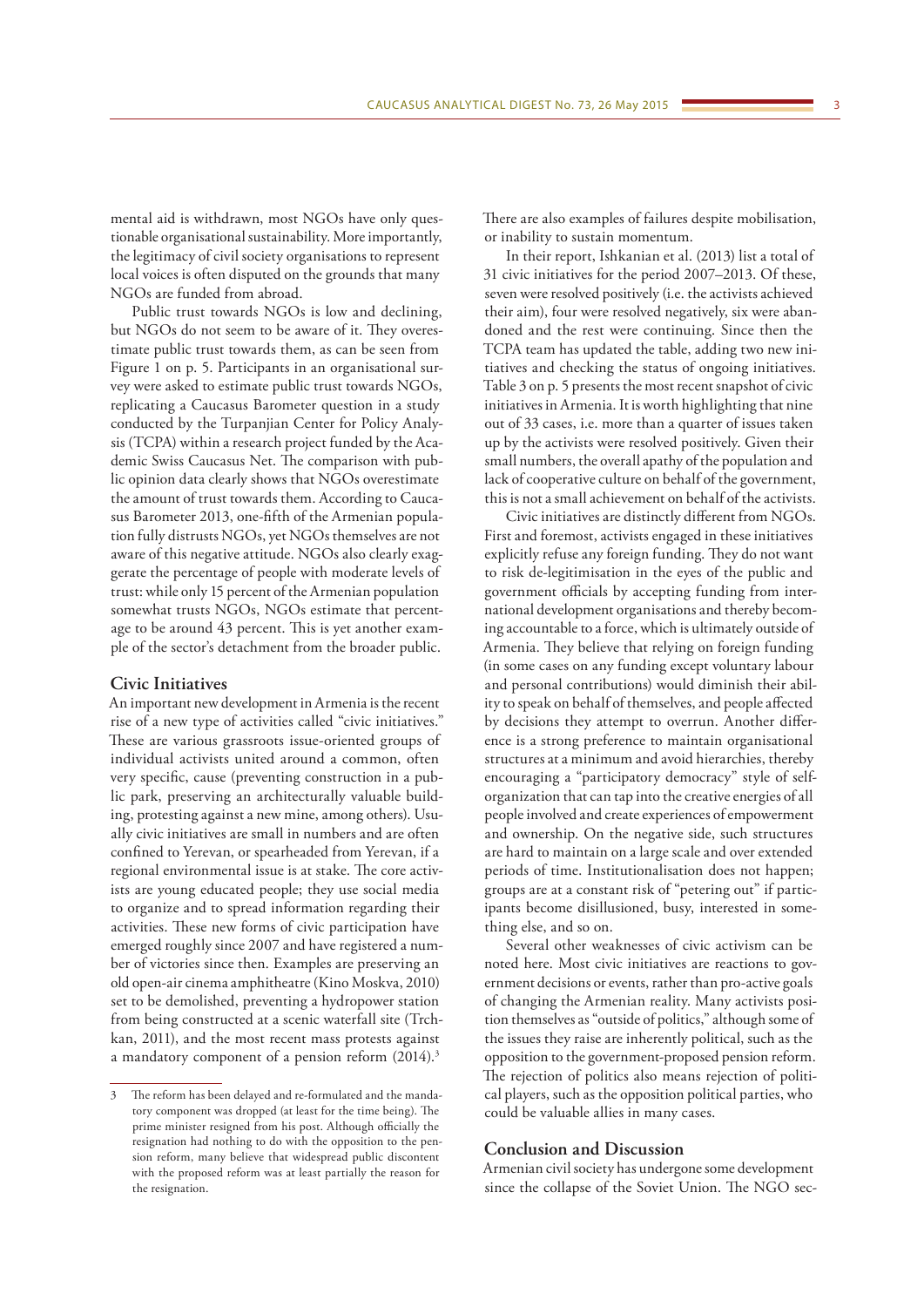tor of civil society is consolidated and fairly well developed. It is, however, detached from the broader society and largely donor-driven. In that sense, Armenian civil society still suffers from the typical post-communist "weakness" in Howard's (2003) terms.

Focusing on NGOs when talking about civil society in a post-communist context is somewhat ironic, since the concept of civil society was popularized in the late 1980s, referring to mass mobilization and social movements that challenged the communist regimes of the respective countries. As those lost momentum, NGOs came to replace them as the main "substance" of civil society. Empowered mostly through foreign development aid, rather than grassroots involvement, NGOs perform a wide range of tasks, from humanitarian assistance to advocacy, but fail to attract most Armenians' trust or interest in their cause. An entirely new development is the rise of civic activism of a novel type: casefocused, largely spontaneous, mostly driven by youth, and powered by social media.

Each of these two elements of civil society has its strengths and weaknesses. They could complement each other. For example, NGOs could offer their expertise to the activist groups, while the civic initiatives could energize NGOs and provide the much needed link to the public. There is plenty of evidence of NGO members actively participating in civic initiatives as individuals. NGOs as organisations have so far remained behind the scenes, whether intentionally or unintentionally.

Spearheaded by young activists, often acting outside of the formal NGO format, Armenian civil society has recently registered several victories in overriding unfavourable governmental decisions and in voicing mounting public concerns. These examples are sources of inspiration and optimism for those engaged with Armenian civil society. The challenge for civil society actors now is to learn and multiply these positive experiences, while being more self-reflective and thoughtful in attracting citizens, in addition to attracting grants.

#### *About the Author*

Yevgenya Jenny Paturyan has a PhD in Political Science from Jacobs University Bremen. She is teaching at the American University of Armenia and works at the Turpanjian Center for Policy Analysis at the same University.

#### *References*

- Howard, Marc Morjé. 2003. *The Weakness of Civil Society in Post-Communist Europe*. Cambridge UK: Cambridge University Press.
- Ishkanian, Armine, Evelina Gyulkhandanyan, Sona Manusyan, and Arpy Manusyan. 2013. *Civil Society, Development and Environmental Activism in Armenia*. The London School of Economics and Political Science (LSE). http://eprints.lse.ac.uk/54755/.
- Paturyan, Yevgenya, and Valentina Gevorgyan. 2014. *Armenian Civil Society after Twenty Years of Transition: Still Post-Communist?* Yerevan, Armenia: Turpanjian Center for Policy Analysis. <[http://tcpa.aua.am/files/2012/07/](http://tcpa.aua.am/files/2012/07/Armenian_Civil_Society_after_Twenty_Years_of_Transition_Manuscript_November_2014-fin.pdf) [Armenian\\_Civil\\_Society\\_after\\_Twenty\\_Years\\_of\\_Transition\\_Manuscript\\_November\\_2014-fin.pdf>](http://tcpa.aua.am/files/2012/07/Armenian_Civil_Society_after_Twenty_Years_of_Transition_Manuscript_November_2014-fin.pdf).

|                                      | N   | $\%$ |
|--------------------------------------|-----|------|
| President                            | 182 | 97   |
| Board                                | 146 | 78   |
| General assembly                     | 137 | 73   |
| Accountant/financial manager/cashier | 129 | 69   |
| Working groups                       | 114 | 61   |
| Secretary                            | 82  | 44   |
| Executive director                   | 68  | 36   |

#### **Table 1: "Does Your Organisation Have…" (yes answers)**

*Source: TCPA ASCN Organisational Survey of NGOs*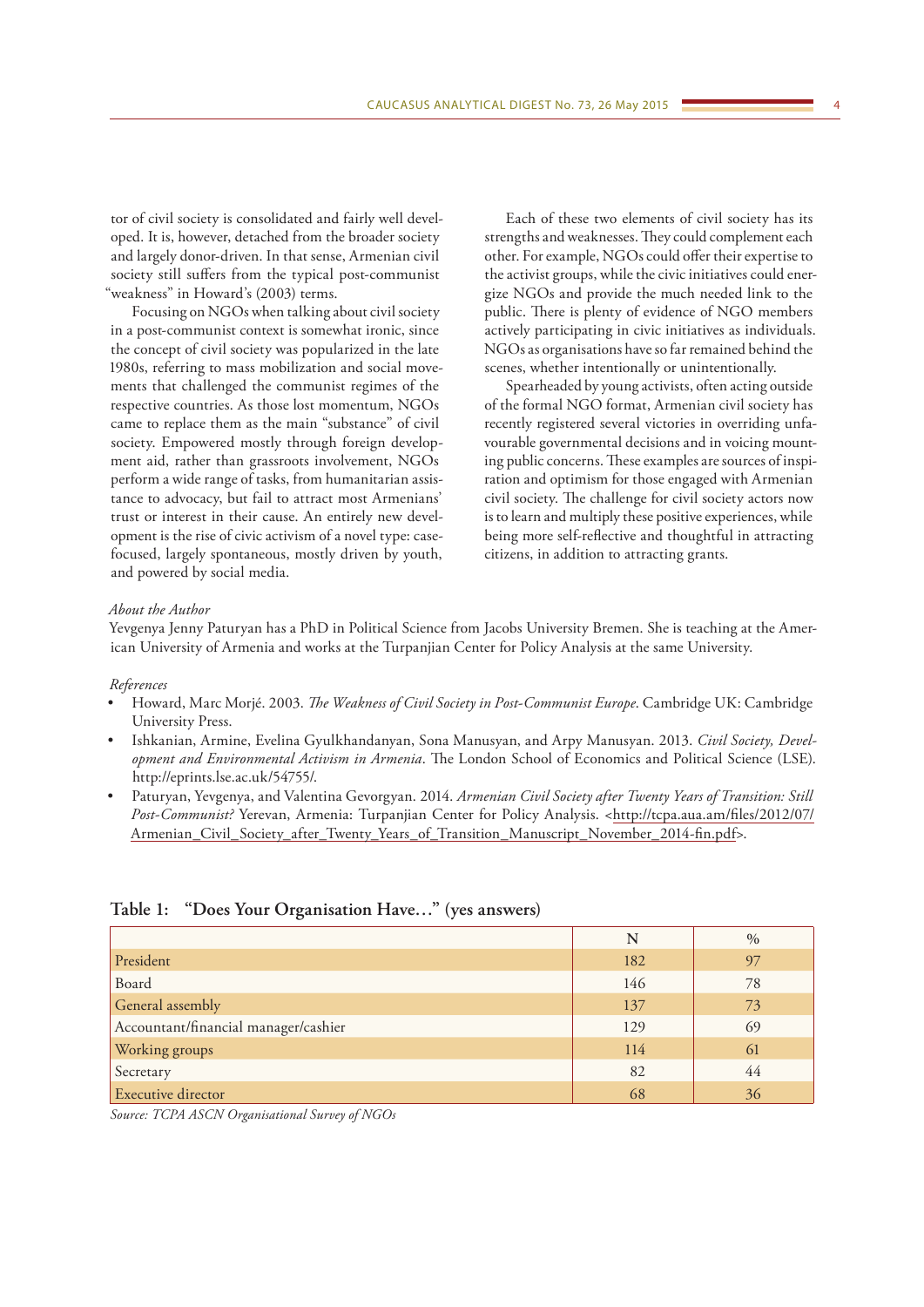| Number of staff/volunteers | % of NGOs that have x staff | % of NGOs that have x volunteers |
|----------------------------|-----------------------------|----------------------------------|
| $\overline{0}$             | 37                          | 10                               |
| $1 - 5$                    | 26                          | 29                               |
| $6 - 20$                   | 22                          | 28                               |
| $21 - 30$                  | 6                           | 13                               |
| 31 and more                | 9                           | 19                               |
| Total                      | 100                         | 100                              |
| N                          | 188                         | 188                              |
| Mean                       | 11                          | 58                               |
| Median                     | 3                           | 8                                |

**Table 2: Number of Paid Staff and Volunteers in Organisations**

*Source: TCPA ASCN Organisational Survey of NGOs*

# **Figure 1: Trust Towards NGOs: NGOs' Estimate vs. Public Opinion**



*NB: "Public opinion" refers to the Caucasus Barometer 2013, "NGOs' estimate" refers to the TCPA ASCN Organisational Survey of NGOs.*

### **Table 3: Outcomes of Various Civic Initiatives, 2007–2014**

| Outcome             | Number of initiatives |
|---------------------|-----------------------|
| Resolved positively |                       |
| Resolved negatively | 4                     |
| Abandoned           |                       |
| Continuing          | 13                    |
| Total               | 33                    |

*Source: Current TCPA ASCN Research Project*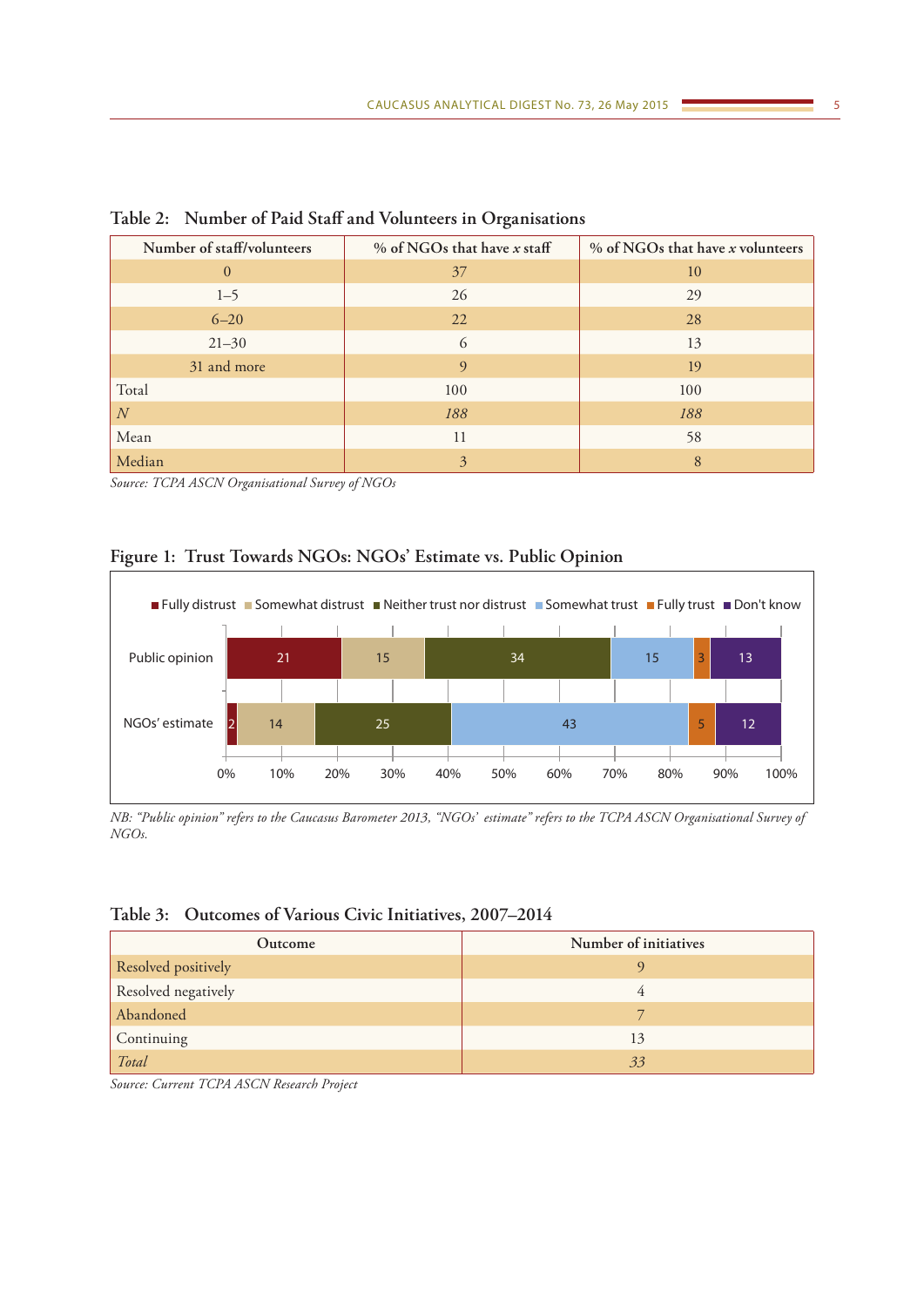# <span id="page-5-0"></span>**Civil Society in Azerbaijan: Testing Alternative Theories**

By Rashad Shirinov, Baku

#### **Abstract**

This article provides a new framework for analyzing the concept of civil society and applies it to the case of Azerbaijan. For almost three decades, academics and practitioners have discussed civil society using a very particular framework based on a specific paradigm: the Tocquevillean notion of civil society, a liberal-democratic vision of civil society in which civil society is an autonomous, independent political actor to check the state's power. I believe it is time now to shift perspective and try to look at things from a different angle. This article offers a Gramscian view of the concept of civil society and tests it on Azerbaijan. I believe it is important for theoreticians and practitioners to think outside of the box that was built for the last two and a half decades of post-communist life and see various opportunities to interpret reality in a new way, particularly when the previous frames seem to be insufficient.

#### **Introduction**

One of the biggest challenges participants in the political and public discussions face in the course of dealing with civil society in the post-Soviet context is defining the very concept of civil society. This problem is not unique to post-communist political and social debate, but has been a universal concern to the extent that some scholars simply refused to define it.

When we refer to Post-Soviet civil society and try to define it, it is important to be aware of several important aspects of the problem. The first question that should, perhaps, be asked in this regard is: "Who is defining it?" Depending on the answer to this question, we would be able to shed more light on "which civil society" is the object of the discussion.

Firstly, there is a civil society of those people who believe that *they are* civil society. This is the (loose) group of people who are represented in various voluntary associations and institutions, but not only there. Intellectuals, academics, journalists, activists, politicians, human rights defenders and some other categories of individuals may consider themselves as representatives of civil society.

However, it is important to stress that the tendency in the post-Soviet context has been to equate civil society to the pool of NGOs (sometimes even *one man* NGOs) existing in that particular country. It seems that this has become an unexpected (or unintentional) consequence of the cooperation between the so-called international community (governments, international organisations, donors etc.) and various autonomous groups inside post-Soviet countries.

Consequently, there is another civil society—of external governments and donors. External governments and donors saw civil society as a concept that is a function of something else, e.g., an independent community of free associations checking the power of the government and advancing democracy. Certainly, here

we are talking mostly about Western external actors, whose agenda of democratization seemed to be central to the discourse of the civil society, which is not equally relevant for other external actors in the region (Russia, Iran, Turkey) whose policies towards civil society differed from the Western one.

The national state and national government are other actors seeing civil society as an object of their policies and political action. Many newly independent states have thought of civil society not necessarily as a counterweight to state power, but as of integral part of the state: they saw civil society institutions as complementing public institutions as opposed to criticizing and undermining them. Therefore, in more authoritarian formats the state tries to coopt civil society into the realm of its control and governance. Domrin suggests that:

In the Russian interpretation, civil society cannot be established at the state's expense. The state is responsible for maintaining social justice in the country and approximately equal levels of material wealth for its citizens. With its protective foreign and defense policy, the state exercises its role as the ultimate guarantor of the existence of civil society and the Nation.<sup>1</sup>

Therefore, an important point follows here: although external donors and national states have seemingly different goals and agendas (democracy promotion versus state-building) both of them look at the concept and realm of civil society as a function of their end goal: of building democracy or building state. Hence, the relevance of the Gramscian approach, which claims that civil society is an area of hegemony.

In this article, I will try to explain how these various actors and concepts interact in the public sphere in Azer-

<sup>1</sup> Alexander N. Domrin. Ten Years Later: Society, "Civil Society", and the Russian State. *The Russian Review* 62 (April 2003): 193– 211 p. 201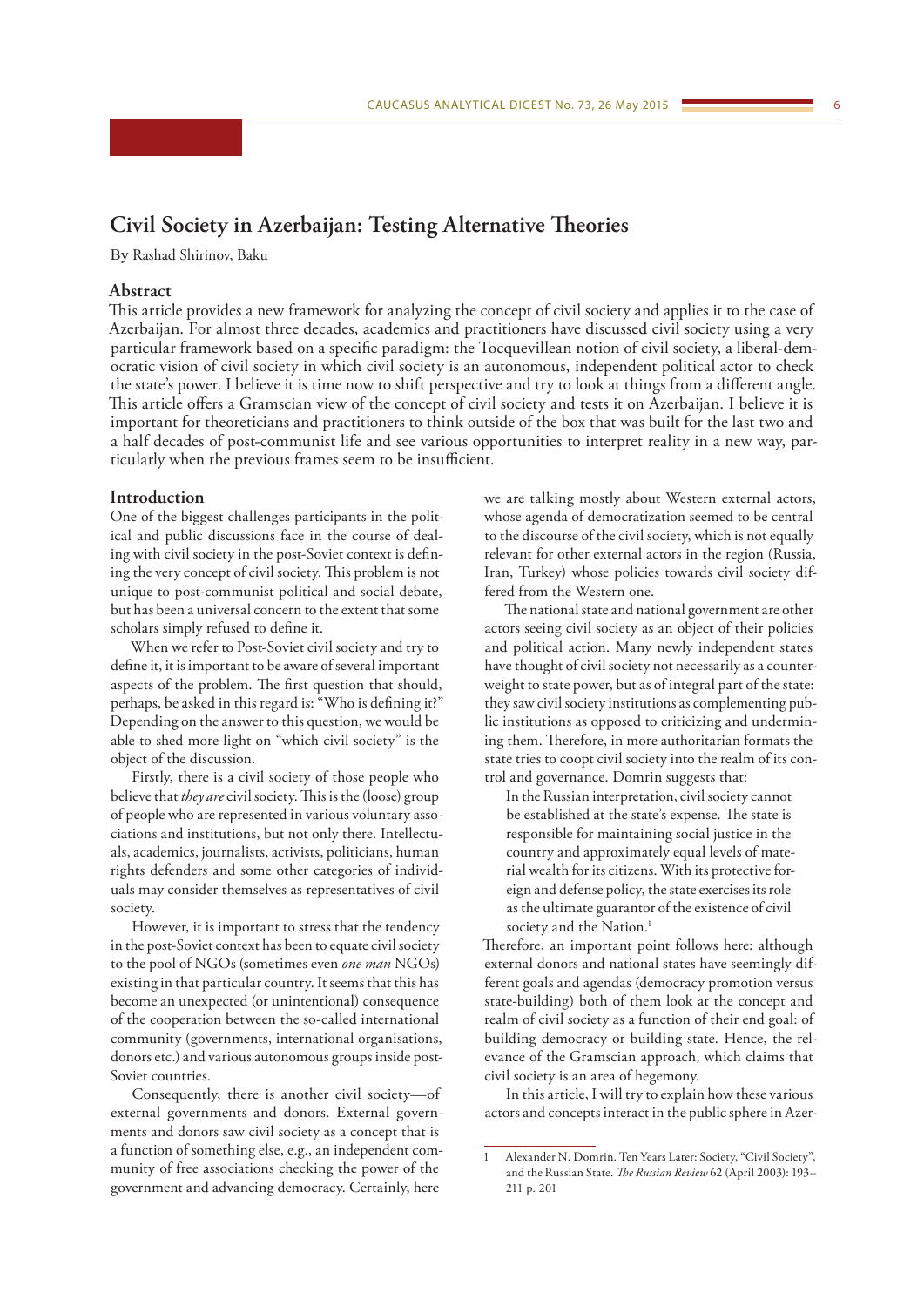baijan, and to challenge some of the basic notions of the liberal-democratic (Tocquevillean) approach towards civil society. Before that, let us look into two various paradigms of analyzing civil society. The first one is Tocquevillean, which dominated the discourse of civil society in the post-communist world. Tocquevilleanism has become basically a replacement for communism, since everybody, including former communists, advocated it initially. The second one is the Gramscian theory of civil society, which has not been systematically applied to the post-Soviet context, meaning that there have been no major studies using this framework.

### **Tocquevillean and Gramscian Concepts of Civil Society**

With the demise of communism and the advance of liberal democracy in the post-Cold war period, concepts started to change (or to emerge) and new approaches to the phenomenon and concept of civil society began to gain urgency. The new vision of civil society was a Tocquevillean one, meaning the new leaders believed and promoted associational life, and thought it will be a good solution to many inherited ills. The new liberaldemocratic elites conceived civil society as an almost independent actor to counterbalance state power. Civil society has become a generic term for active institutions different from the ruling elite/party and opposition. The Third Sector was another name for it, highlighting the range of organizations that belonged neither to the public/state sector nor to the private sector.

Historically, this understanding of civil society emerged within the communist world throughout several stages and is believed to be linked to three major crises of communism and related dissident movements: the Hungarian Revolution of 1956, the Prague Spring of 1968, and the Polish Solidarnost movement of 1980–812 . As an old Azerbaijani dissident scholar said once: "after Prague we all realized that there was no way back." It is this dissident, oppositionist, anti-statist nature of the concept as well as the corresponding reality to it, which has shaped what we have labeled as civil society, including our understanding and perception of it today. *This* civil society has a political spirit, a political ambition.

The Gramscian understanding of civil society not only differs from the perspective described above but also gives us a unique and creative analytical framework. According to Gramsci, civil society is not the area of freedom, but area of *hegemony*. Political society (the state) is always in competition with various political and social groups to exert hegemony over civil society. Hegemony

Jacques Rupnik. The Postcommunist Divide, *Journal of Democracy* 10.1 (1999) 57–62

is non-coercive, non-physical: it is about the consent of the ruled to the state. In this regard, civil society, meaning all sorts of associations, including churches, schools, professional associations and, sometimes, political parties, are the target of the state and other political groups. No authority can survive without relying on those institutions, without *hegemony over civil society*.

### **The Gramscian Perspective for Azerbaijani Civil Society**

The struggle over civil society (in the Gramscian sense) started from the early 1990s in Azerbaijan. Mainly, it was two political forces that started the fight for control of civil society—the old Soviet nomenklatura and the new emerging liberal-democratic political forces and networks.

Using the examples of religion, education, professional unions and NGOs, we will look into how the contesting forces were fighting for these areas.

*Religion*. Religious liberalization during the early 1990s increased the number of religious organizations, a development which made newly established post-Soviet regimes feel vulnerable vis-à-vis such formidable popular beliefs. Thus, the second half of the 1990s through the 2000s became a period when states used their administrative apparatus to make the lives of religious organizations difficult. Complicated (as well as unclear) registration procedures, requirements for reregistration, arbitrary de-registrations and bans became typical for almost all post-Soviet regimes.<sup>3</sup> In Azerbaijan, throughout the 1990s and 2000s, the Islamic Party was banned, religious communities were dismantled, even some mosques demolished. The government has tightly regulated the spread of religious literature. Religiosity has started to be seen as a threat to the state. Religious leaders have been jailed and now even secular oppositionists started to consider them as political prisoners, a development which was not the case before. Opposition parties also used religious rhetoric to gain support among believers. Some political party leaders even attended the Hajj pilgrimage in order to add to their reputation among Muslims. On the other hand, the government invested considerable amounts into building new mosques and restoring old ones in Baku and other places in Azerbaijan.

*Education*. In education, for the old elites, the new academia, concentrated in and around independent universities, research centers, journals etc., and backed by foreign embassies and international organizations, was a

<sup>3</sup> S. G. Safronov. Territorial Structure of the Confessional Space in Russia and Other Post-Soviet States. *Regional Research of Russia*, 2013, Vol. 3, No. 2, pp. 204–210 p. 204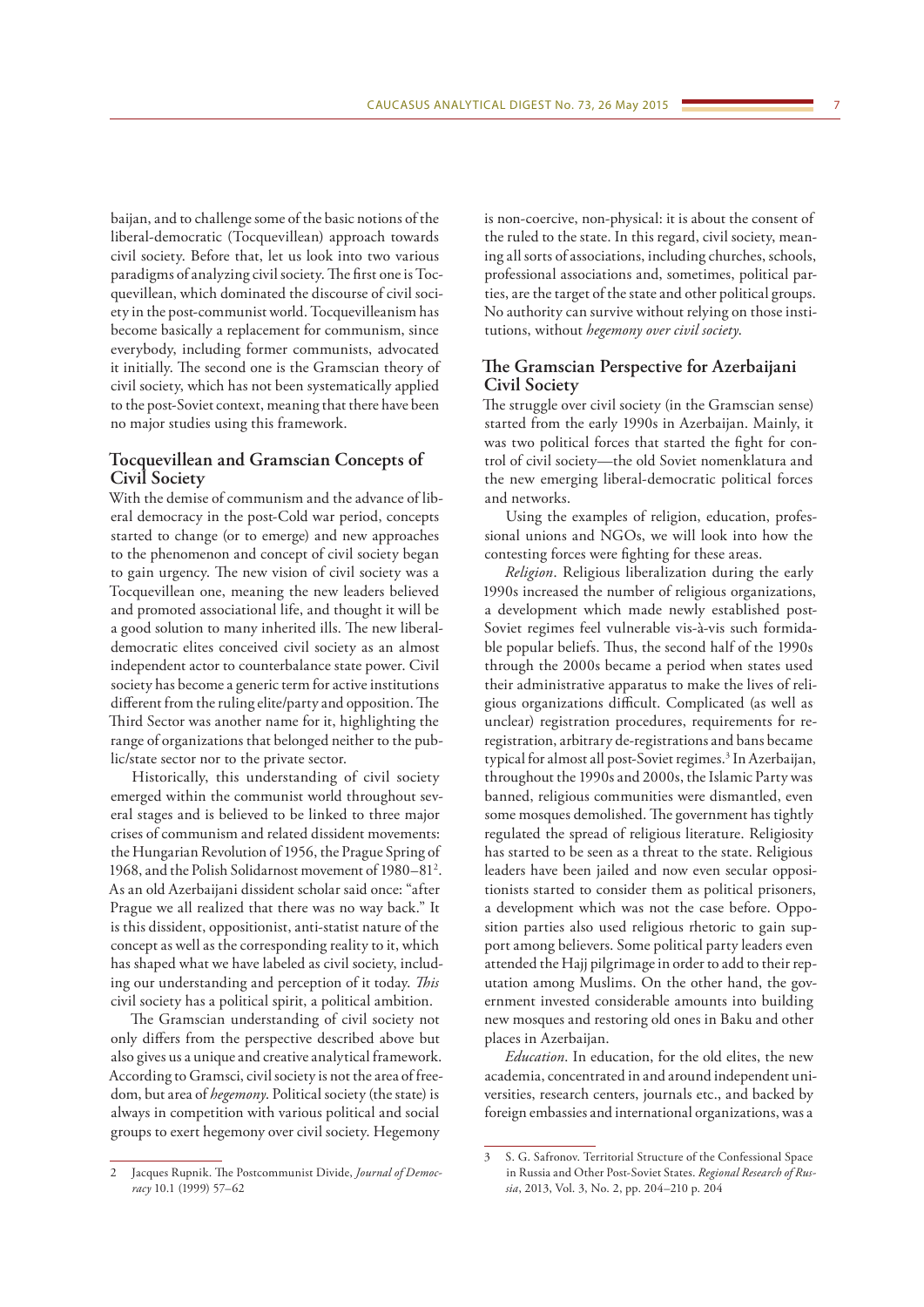powerful competitor in the struggle to influence society.<sup>4</sup> It was important for the old elites to bring up the young generation within the frames of conservative, patriarchal values and make them respect the authority and live in line with the official ideology of Azerbaijanism and national moral values (*milli mənəvi dəyərlər*). Part of the control over the students was exercised through administrative means, e.g. university deans and administrators instructed students not to attend the opposition's meetings and, in general, refrain from oppositional activity or rhetoric. On the other hand, political and social forces outside of the ruling elite used a variety of non-formal education platforms (political parties, NGOs, youth movements) to educate youth in their own values of western principles to support democracy and advocate for openness, transparency and more freedom. Azad Fikir Universiteti (Free Thought University) run

by a civic group called OL! was one of the most successful non-formal education projects, before being shut down in 2013. *Professional associations*. All sorts of professional asso-

ciations, called *profsoyuzy* (*həmkarlar ittifaqları* in Azerbaijani) during Soviet time, remain under strict control of the government. Most of them are public; private ones are almost non-existent. The Azerbaijani Confederation of Professional Unions is a public structure which unites all official professional unions in every civil service institution, which are in turn highly formal and pseudo-representative bodies.

Some of the privately initiated professional unions such as the Karabakh Veterans Public Union (established in 2002 and led by Etimad Asadov) and the Azerbaijani Employers' Confederation (1999) were active at the beginning, but were weakened or co-opted by the government.

*NGOs.* NGOs emerged in the 1990s and survived mostly because of Western financial support. There have been few domestic donors for NGOs and they relied almost completely on Western funding, a circumstance that made them highly vulnerable vis-à-vis the authorities. The government's policy gradually shifted towards estranging and targeting NGOs as foreign agents, which undermine the state.

Legislation was also adapted towards obstructing easy financial flows to NGOs. Another strategy was about inundating the NGO sphere with GONGOs (government NGOs) to counter the ideological influence of the opponents. The irony of the situation was

that Western funded NGOs would label themselves as "independent," while they were totally dependent on funds coming from other governments.

Part of the government's strategy was to finance NGOs and in 2007 the president signed a decree to establish the State Council on Support for NGOs. The strong argument behind it was: "If Western governments believe it is good to finance NGOs, we should do it ourselves."

### **Conclusion**

More than twenty years of Azerbaijani independence and civil society development have largely been viewed from a liberal-democratic or Tocquevillean perspective. In this short paper, we tried a different view.

The notion of civil society as an area of hegemony of contesting political forces offers a different vision, which is about realizing that the story of an "evil state" and "benign civil society" was an oversimplification. The Gramscian approach offers the perspective of an ideological and cultural struggle of various groups that exclude each other and have very little consensus on what the state of affairs in the country should look like. Certainly, it is also the struggle between old and new. However, many of the "new forces" also originate from the old environment.

One of the features of post-Soviet politics is that it is about the struggle of two types of people, groups and networks: those, who want to preserve their positions and power, and the emerging class of other contestants who claim power, position and space within the new post-Soviet realm. In this context, liberalism versus statism is just an ideological part of the struggle.

Thus, when we look at Azerbaijani civil society from a Gramscian point of view, we see something else, compared to if we looked at it from liberal-democratic perspective. It seems that the ruling political forces won the struggle and established their hegemony over various elements of the civil society. In contrast, the opposing political and social forces seem to have lost it, and their influence over organized and associated groups in the society has been dispersed. Political parties, activists, intellectuals etc. have little influence on universities, religion, and associations and other segments of civil society. The conservative, patriarchal culture promoted by the ruling elite has become more efficient and resulted in the acceptance and consent of the society, whereas the revisionist, reformist, revolutionary approach of the opposing political groups and individuals have little impact on the same society, which is also spoiled by widespread consumerism.

Apparently, the old forces won the ideological (or cultural) struggle over the new ones, bringing their cul-

<sup>4</sup> Elena Gapova. Post-Soviet academia and class power: Belarusian controversy over symbolic markets. Studies in East European Thought, Vol. 61, No. 4, Wither the Intelligentsia: The End of the Moral Elite in Eastern Europe (November 2009), pp. 271– 290, p.278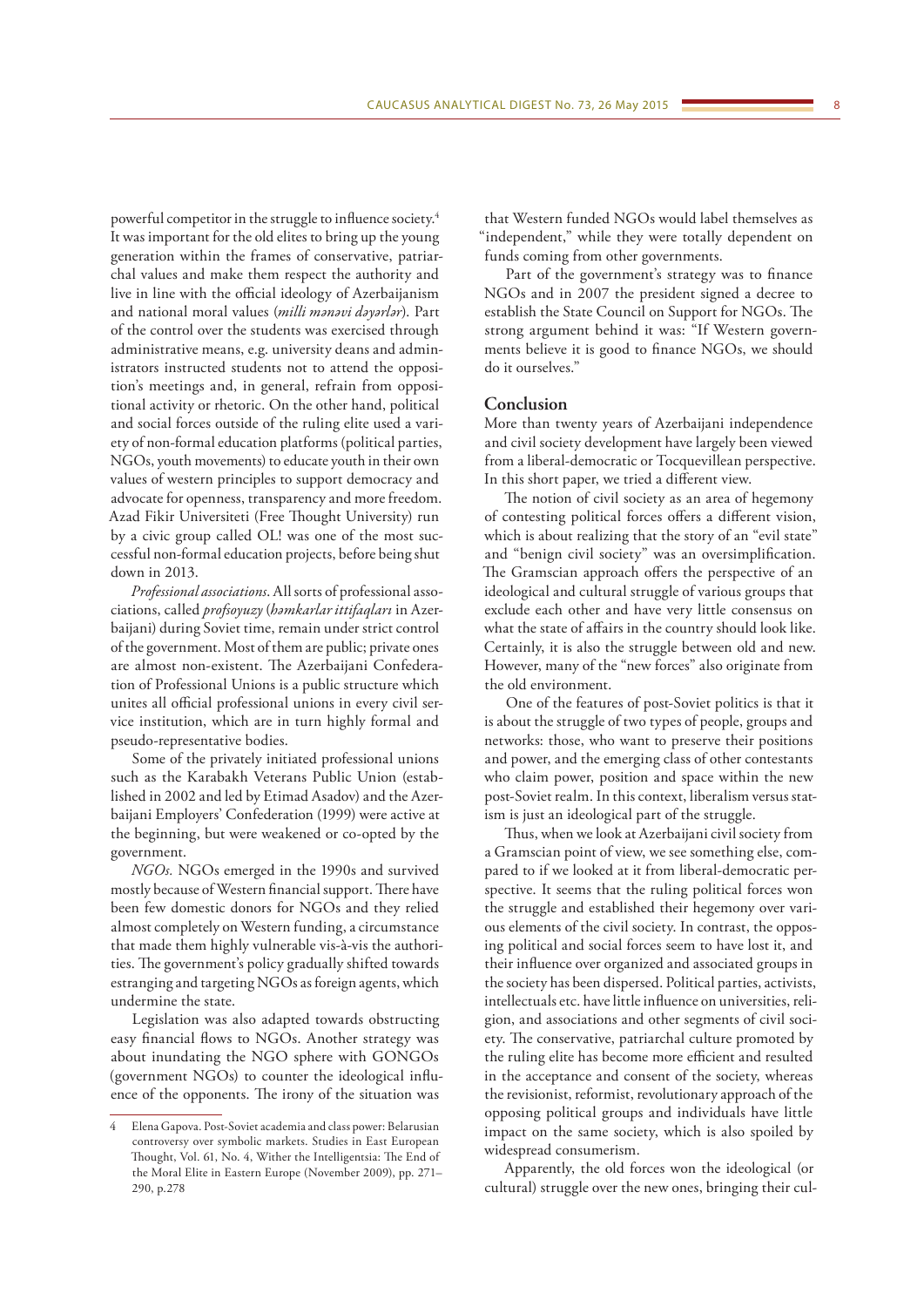<span id="page-8-0"></span>ture to dominate the public and private realms. Surely, this is not an isolated game, since it is also part of the defeat of the Western ideological stance in most of post-Soviet space.

It remains unclear when, and whether, the emerging new groups will exert hegemony over civil society

#### *About the Author*

Rashad Shirinov is a PhD researcher at Radboud University Nijmegen in the Netherlands. He has more than ten years of practical experience in the areas of civil society, democracy and governance, elections and youth participation. Currently he focuses on academic research in the area of civil society and public space in the post-Soviet city. He graduated with a MA from Bosphorus University in Istanbul and had fellowships and graduate studies at University of York (UK) and Monterey Institute of International Studies (US).

#### *Sources*

- Alexander N. Domrin. Ten Years Later: Society, "Civil Society", and the Russian State. *The Russian Review* 62 (April 2003): 193–211.
- Jacques Rupnik. The Postcommunist Divide, *Journal of Democracy* 10.1 (1999) 57–62.
- S. G. Safronov. Territorial Structure of the Confessional Space in Russia and Other Post-Soviet States. *Regional Research of Russia*, 2013, Vol. 3, No. 2, pp. 204–210.
- Elena Gapova. Post-Soviet academia and class power: Belarusian controversy over symbolic markets. Wither the Intelligentsia: The End of the Moral Elite in Eastern Europe. *Studies in East European Thought*, Vol. 61, No. 4, (November 2009), pp. 271–290.

# **NGOs and the Georgian Public: Why Communication Matters**

By Dustin Gilbreath and David Sichinava, Tbilisi

#### **Abstract**

The civil society sector in Georgia has gone from near non-existent at independence to a vibrant sector with a multitude of competing voices aiming to affect change. While cynicism towards the third sector was pronounced in the 1990s in Georgia, relatively positive attitudes toward NGOs have developed in Georgia over time. Today though, these attitudes have likely been endangered by Bidzina Ivanishvili's statement that one of his organizations was preparing reports on the heads of three of Georgia's most active NGOs. This article looks at knowledge and perceptions of NGOs in Georgia using data from the 2011 and 2014 Volunteering and Civic Participation in Georgia surveys funded by USAID and implemented by CRRC-Georgia. Survey results indicate that while knowledge of the third sector is relatively low, Georgians are generally not misinformed, and that those who have interacted with NGOs have more positive impressions of NGOs than those who have not. With these findings in mind, the article suggests that if NGOs want to maintain or improve the positive attitudes that have accrued toward them over time in Georgia, especially in light of the recent and widely discussed accusations against NGOs, an active communications and engagement strategy is critical.

### **Introduction**

While cynicism towards the third sector was pronounced in Georgia in the years following independence, as in Armenia as discussed in this issue, relatively positive atti-

tudes toward NGOs have developed over time. Today, the civil society sector in Georgia is populated by a wide diversity of actors. They include national chapters of well-known international NGOs like Transparency

in Azerbaijan, or at least be able to restart the competition over it. So far, the tendency is in the direction of the conservative groups remaining in charge.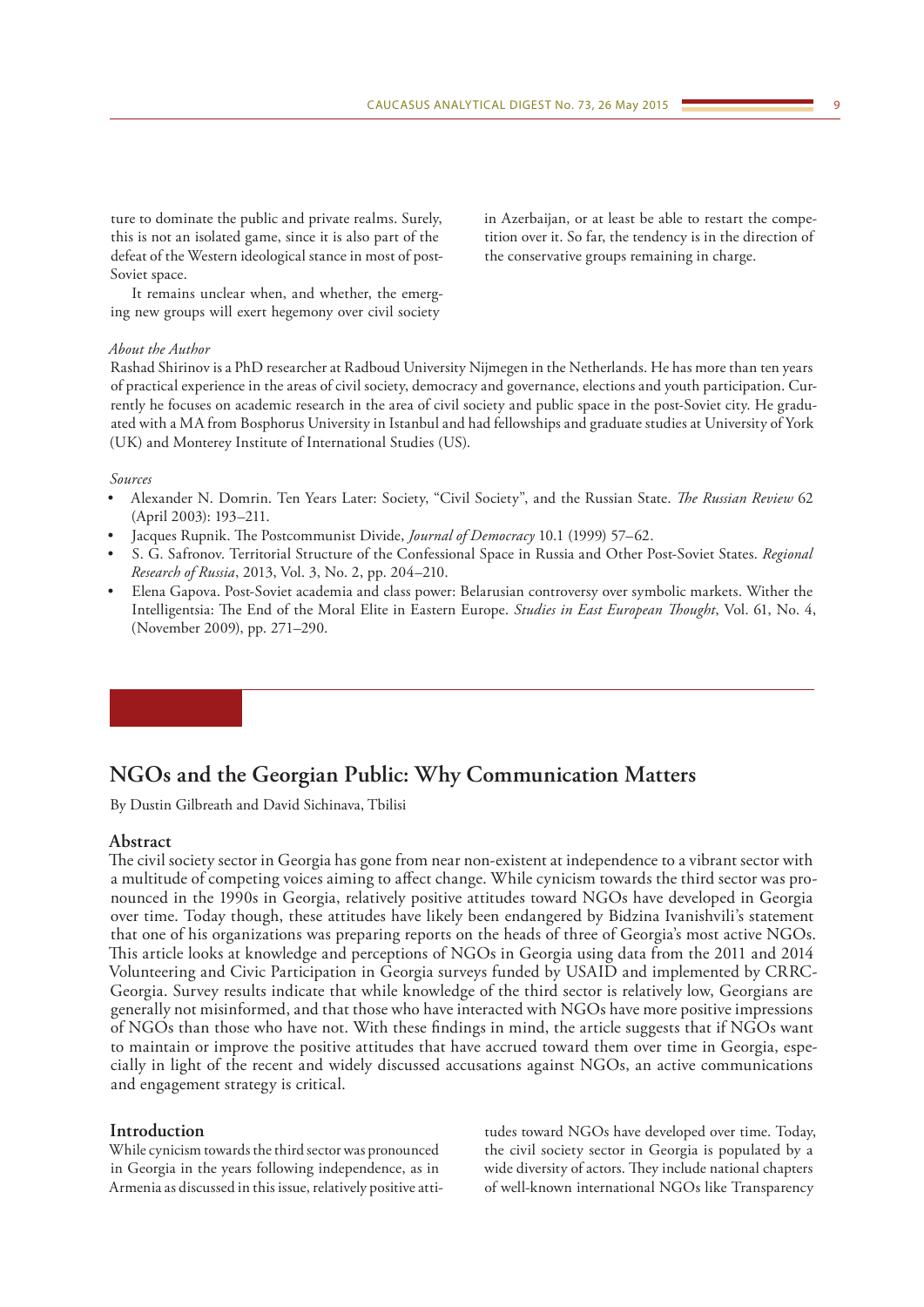International—Georgia, local NGOs, such as the Civil Society Institute, and NGOs which have unclear motivations, such as Bidzina Ivanishvili's Mokalake.

Today though, these positive attitudes have been endangered by a number of accusations made against prominent NGOs in Georgia. In February 2015, Bidzina Ivanishvili, the former Prime Minister and billionaire, suggested that his organization, Georgia 2030, held compromising information on the heads of three of the most important NGOs in Georgia: Transparency International—Georgia's Eka Gigauri (TIG), the Georgian Young Lawyers Association's Kakha Kozhoridze (GYLA), and the International Society for Fair Elections and Democracy's Nino Lomjaria (ISFED). Adding impetus to the situation, Goga Khaindrava, former Minister in Charge of Conflict Solutions, accused the same three NGOs of corrupt relations with the Swedish International Development Agency (SIDA) aimed at supporting the previously governing United National Movement. These claims, however, have yet to be substantiated, and significantly, the NGOs accused of wrong doing have released all pertinent information in regards to their interactions with SIDA. On April 26, the day Ivanishvili claimed he would release the 'research' on these NGO leaders, he instead backed away to a certain extent from Lomjaria and Kozhoridze, but claimed that Gigauri backed the United National Movement.

Complicating matters, many experts believe that Russia has begun to fund a number of civil society organizations in the country, including the Eurasian Institute and the Georgian–Russian Public Center. As William Dunbar reported for *Newsweek*, the Eurasian Institute funded a transvestite protest in the lead up to the signing of the anti-discrimination bill required for the signing of the Visa Liberalization Action Plan with the EU, with the goal of disrupting further Georgia–EU integration. Since then, the same organization has also engaged in anti-NATO protests.

In light of this great diversity of voices and the threats at hand to the third sector in Georgia, this article explores the population's knowledge of NGOs in Georgia, what Georgians think NGOs do compared to what they think they should be doing, and attitudes towards NGOs in light of the impact of communicating with the public.

#### **Knowing What You Don't Know**

To understand how susceptible Georgians may be to misinformation from different local and international actors, it is important to examine the Georgian population's knowledge of NGOs. On the 2014 Volunteering and Civic Participation in Georgia survey funded by USAID, respondents were asked, "Please tell me which

of these, in your opinion, is an NGO, and which is not," and a list of 15 organizations, some NGOs, some state agencies, and some commercial enterprises, was read to them (see Figures 1a and 1b on p. 13). Answer options for each organization included NGO, not an NGO, never heard [of the organization], don't know, and refuse to answer.

Survey results demonstrate that the Georgian public is more informed than misinformed, but they are most informed about the limits of their knowledge, i.e. they know that they don't know. Socrates might smile. Of 2,140 respondents, 151 responded "Don't know" to every organization, which, when weighted, corresponds to almost 6% of the population. For individual organizations, "Don't know" responses varied from 11% (Parliament of Georgia) to 40% (Open Society Georgia Foundation).

Georgians were most likely to correctly identify the Parliament of Georgia (85%) as not an NGO, but still, 15% failed to provide a correct answer. The Georgian Young Lawyers Association was the second most correctly identified organization with 67% of the public correctly identifying them as an NGO. (also meaning that it is probably the most widely recognized NGO in Georgia). GYLA aside, other NGOs were correctly identified by between 30% (Identoba) and 47% (Liberty Institute) of the population. Georgians were least likely to know that USAID and British Petroleum are not NGOs.

In order to gain a better understanding of Georgians' knowledge of NGOs, a scale was generated based on the 15 NGO identification questions (see Figure 2 on p. 14). The scale ranges from -15 to 15, with -15 being an incorrect response to each of the 15 questions and 15 being a correct response to every question. "Don't know", "Refuse to answer" and "Never heard of" responses were coded as 0, since respondents presumably reported accurately that they did not know or had never heard of an organization. Among the 15 questions, there was one trick question. The organization "Association of Unemployed People" does not actually exist, and was included in the list of 15 organizations to check how thoughtfully respondents answered the questions. In the case of the Association of Unemployed People, the answer "never heard of" was coded as a correct answer, while both "NGO" and "not an NGO" were coded as incorrect answers. Other responses were coded as 0.

The results are positive in that, generally, while Georgians do not necessarily know a great deal about whether an organization is or is not an NGO, they do know that they don't know this, and report accordingly. Overall, Georgians reported more correct answers than incorrect ones. The highest score on the scale was 15 (4 respon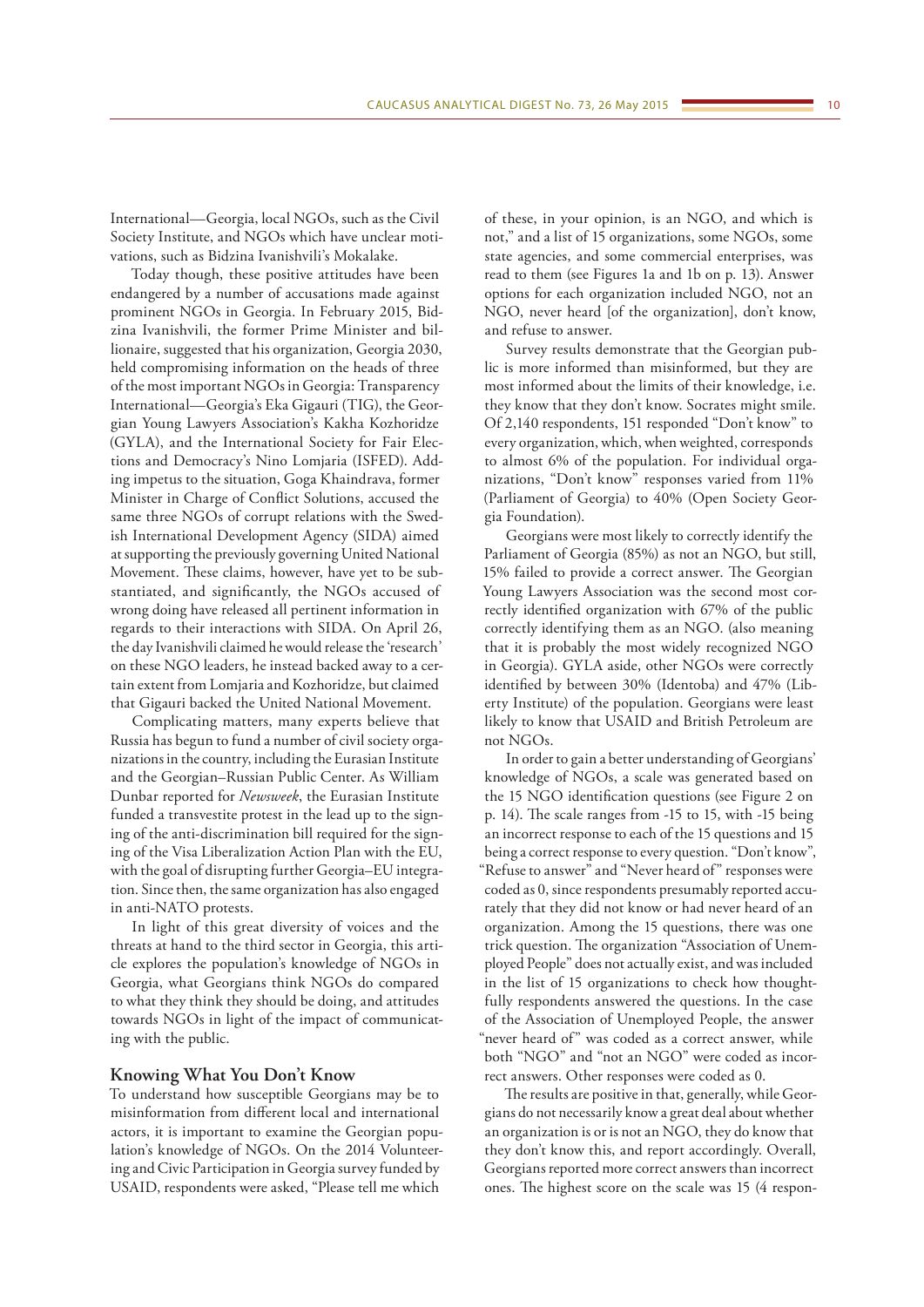dents in total) and the lowest was -8 (1 respondent), with an average score of 4.6. Approximately 4% of the population scored below 0, 12% scored 0 (meaning that they report not knowing about NGOs, but are not necessarily misinformed), and 84% scored 1 or above.

Considering the above, the question who knows more and who knows less about NGOs in Georgia comes to the fore. One difference that appears when looking at average scores is that those with some higher education know more about NGOs than those with either secondary technical education or secondary or lower education (average scores 5.99, 4.17 and 3.56, respectively). Age is another interesting characteristic which shows some difference between groups, although the differences by age are smaller than those by education. The most knowledgeable age group is those between the ages of 36 and 55 (average score 5.03), while the least knowledgeable age group includes those 56 years old and older (average score 4.05). The youngest age group (18–35 year olds) scores between the two, with an average score of 4.61.

#### **The Gap**

Not only do Georgians frequently report not knowing whether an organization is an NGO or not, but 22% also report they don't know what NGOs do (see Figure 3 on p. 14). Despite not knowing what NGOs do, Georgians do have opinions about what NGOs should be doing, with only 6% of the population reporting that they don't know. In the 2014 survey, Georgians were asked, "In your opinion, what issues do the NGOs in Georgia address most frequently?" and "What issues would you like to see NGOs addressing more often?" Georgians reported that NGOs most frequently address elections, healthcare and/or social assistance, minority rights, and media and freedom of speech. In contrast, Georgians most often mention increasing prices, poverty or unemployment, combined in a single answer option, as issues which they think NGOs should address more often. They also think that NGOs should focus more on healthcare/social assistance and education, even though they believe that NGOs already work on these issues to a certain extent.

Notably, there are a number of gaps between what Georgians think NGOs should be doing more often and what they think NGOs actually do. The largest of such gaps is on issues related to increasing prices, poverty or unemployment. While NGOs may not be the right agents to affect change on the economy, policy issues aside, this expectation coincides generally with what Georgians consistently report to be the greatest problems in the country – unemployment and poverty. Answers "healthcare and social assistance" and "education" come in next. Georgians think that NGOs work on elections, minority rights, and freedom of speech more often than they report these as issues NGOs should work on more.

What accounts for these gaps? The fact that NGOs and their activities are frequently funded by donors rather than the general public in Georgia may explain some of the discrepancies. While donor priorities often coincide with what the population demands, this is not always the case and hence, NGOs may address particular issue(s) that donors believe to be important, but which the population may be unaware of or uninterested in.

A second potential factor is the role of the mass media. Two of the issues which Georgians are most likely to think are covered by NGOs—elections and minority rights—receive concentrated media attention, clustered around specific events. The protests against the May 17, 2013, International Day of Homophobia and Transphobia demonstration and every election in recent memory come to mind in this regard.

A closely related third factor which could contribute to these gaps is the communication strategies of NGOs. Considering that Georgians often lack knowledge of NGOs, this may imply that information on what NGOs are working on does not reach the general public. Hence, there may be a number of NGOs working on poverty, healthcare, and/or education, but compared to those working on elections and minority rights, their communication efforts are less effective.

### **Communication and Outreach Work**

While there may be a communication gap, communicating works. Surprisingly, roughly 20% of Georgians were contacted by NGOs between 2012 and 2014, according to the Volunteering and Civic Participation survey, compared with only 13% between 2009 and 2011. "Contact" includes participation in trainings or meetings organized by the NGOs, receiving a call or a visit at home from an NGO representative, and visiting an organization's office(s). Over the same period of time, the public's trust in NGOs increased from 22% to 38%. Importantly, Georgians contacted by NGOs were more likely to trust NGOs and their staffs. In 2014, half of the contacted group expressed positive attitudes towards NGO staff and NGOs, while only 35% in the non-contacted group did so. Further exemplifying the value of communication with the public is the difference in knowledge between the two groups (see Figure 4 on p. 15). Using the same scale given above, the mean score of the contacted group was one point higher than that of the noncontacted group (5.42 and 4.34 respectively).

Knowing that communication is effective at increasing trust, the question which comes to the fore is—which segments of the population do NGOs tend to and tend not to contact? This is of particular impor-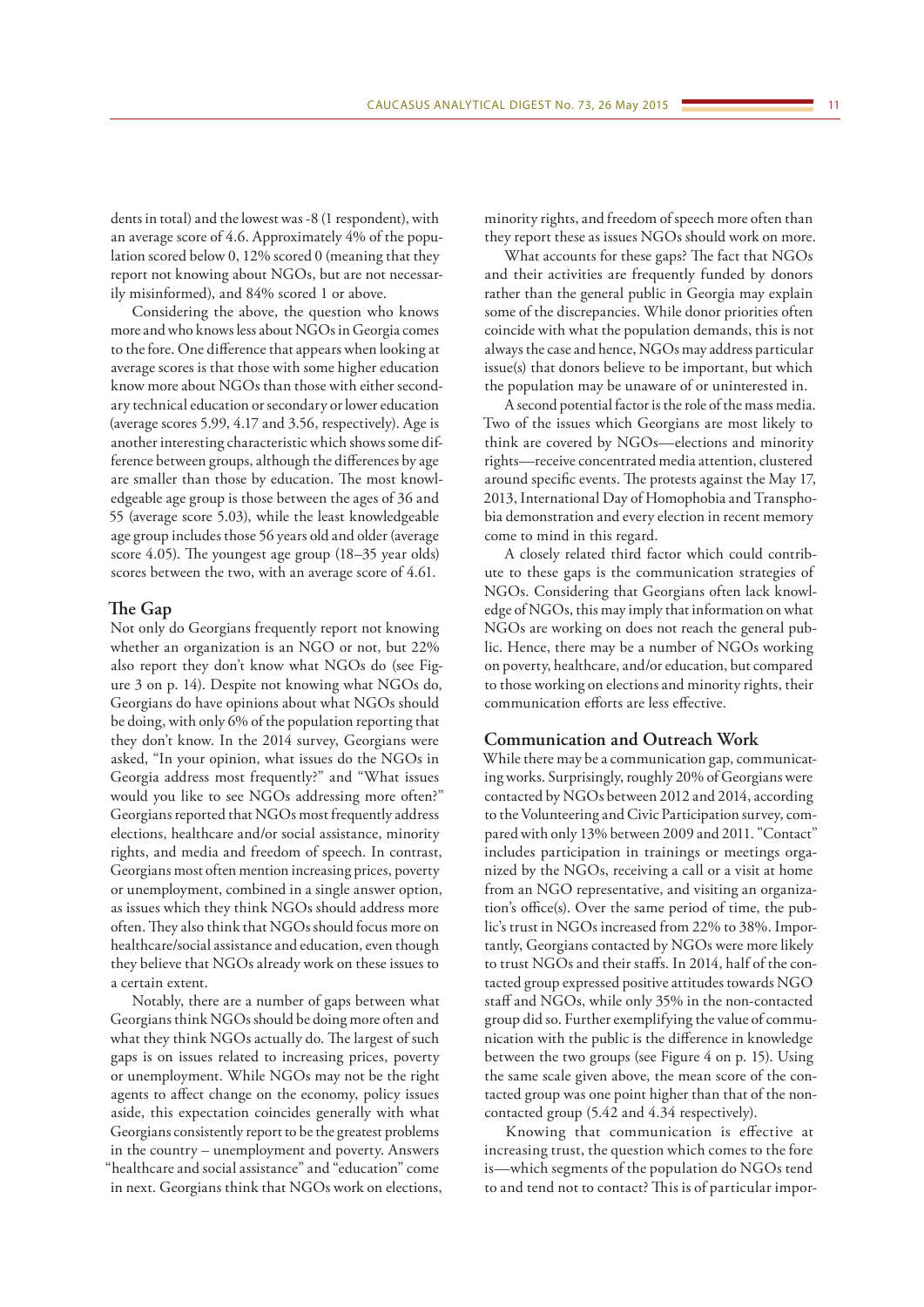tance given that, if a specific group is under-contacted, it presents NGOs with a clear target demographic to aim communications at with the goal of increasing societal support.

While it is commonly believed that NGO activities are concentrated mainly in urban areas, and especially in Tbilisi, the survey data shows that there is no visible regional gap in terms of contact rates. Nor is there a gender gap, but representatives of the older generation (65+) are less involved with NGOs. While there are no differences between those contacted and not contacted by NGOs in terms of reported household monetary income, there are differences between perceptions of financial well-being. Those contacted by NGOs report to be well-off more often than their non-contacted fellows. Almost half of the contacted group reports they have enough money to purchase food or clothes, while only 34% of the other group reported the same. Educational attainment is higher for those involved in NGO activities than those not. The contacted group also possesses better self-reported skills in English and Russian languages and are more computer literate. Finally, NGO-involved people are more likely to have highly educated parent(s), commonly considered to be a class marker, compared with non-involved people.

Given the above, it appears that NGOs have successfully communicated to the relatively well off and members of higher social classes than they have with other groups. This suggests that NGOs may need to expand outreach efforts to those Georgian citizens in most need if they intend to gain a greater level of trust, thus enabling them to affect wider change.

### **Conclusion**

Georgians do not know much about NGOs, but they know that they do not know. When it comes to what Georgians think NGOs do and what NGOs should do, there are a number of notable mismatches with Georgians reporting that NGOs should focus more on economic issues, education, and healthcare. While NGOs in Georgia are collectively well trusted, they still need to expand their communications and outreach efforts in order to maintain or garner greater public trust. This issue is especially important in light of recent accusations against NGOs, which despite any demonstrated veracity have likely discredited NGOs in the public eye, on the one hand, and Russian involvement in the NGO sector, on the other hand.

#### *About the Authors*

Dustin Gilbreath is a Research Consultant at CRRC-Georgia.

David Sichinava is a Senior Researcher at CRRC-Georgia. He received his PhD from Tbilisi State University's Human Geography Department and lectures on research methods at Tbilisi State University. *The opinions expressed in this article are the authors' own and do not reflect the views of CRRC-Georgia. Some sections of the present article originally appeared on the CRRC's Social Science in the Caucasus blog.*

#### *Further Reading:*

- Policy, Advocacy, and Civil Society Development in Georgia (G-PAC) 2014 Follow-up Report on Civic Engagement, <[http://www.crrc.ge/uploads/files/reports/FINAL\\_GPAC\\_2014\\_Civic\\_Engagement\\_Report\\_04.08.2014\\_](http://www.crrc.ge/uploads/files/reports/FINAL_GPAC_2014_Civic_Engagement_Report_04.08.2014_ENG.pdf) [ENG.pdf](http://www.crrc.ge/uploads/files/reports/FINAL_GPAC_2014_Civic_Engagement_Report_04.08.2014_ENG.pdf)>
- Volunteering Survey, <[http://caucasusbarometer.org/en/vl2014ge/codebook/>](http://caucasusbarometer.org/en/vl2014ge/codebook/)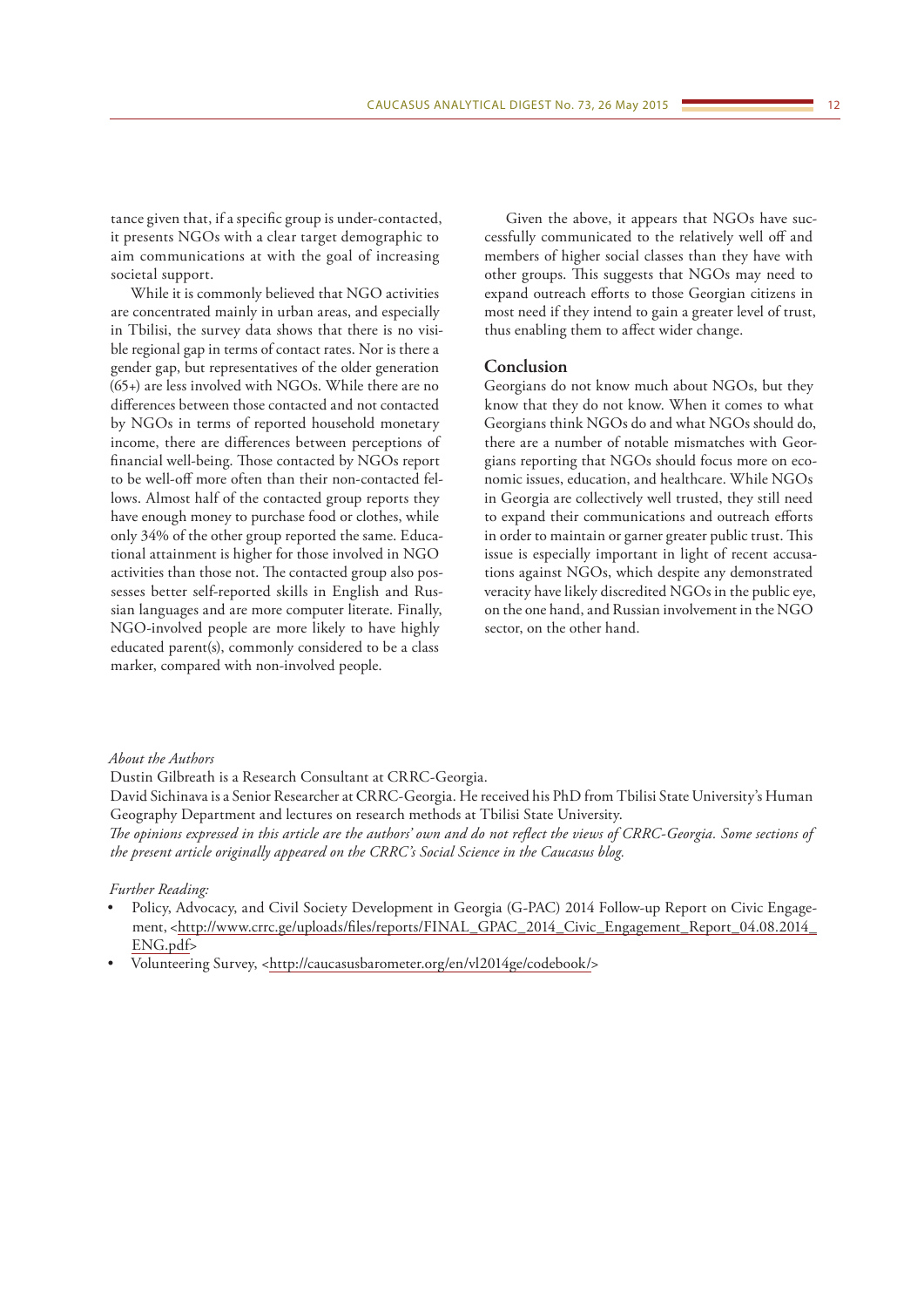

# **Figure 1a: Which of These, In Your Opinion, Is an NGO, and Which Is Not? (Volunteerism and Civic Participation, 2014)**

*\* organization is an NGO*

*Source: CRRC Volunteering and Civic Participation in Georgia Survey 2014, <*[http://www.crrc.ge/20563/Volunteering-and-Civic](http://www.crrc.ge/20563/Volunteering-and-Civic-participation-in-Georgia)[participation-in-Georgia](http://www.crrc.ge/20563/Volunteering-and-Civic-participation-in-Georgia)*>*

## **Figure 1b: Which of These, In Your Opinion, Is an NGO, and Which Is Not?**



*\* organization is an NGO*

*Source: CRRC Volunteering and Civic Participation in Georgia Survey 2014, <*[http://www.crrc.ge/20563/Volunteering-and-Civic](http://www.crrc.ge/20563/Volunteering-and-Civic-participation-in-Georgia)[participation-in-Georgia](http://www.crrc.ge/20563/Volunteering-and-Civic-participation-in-Georgia)*>*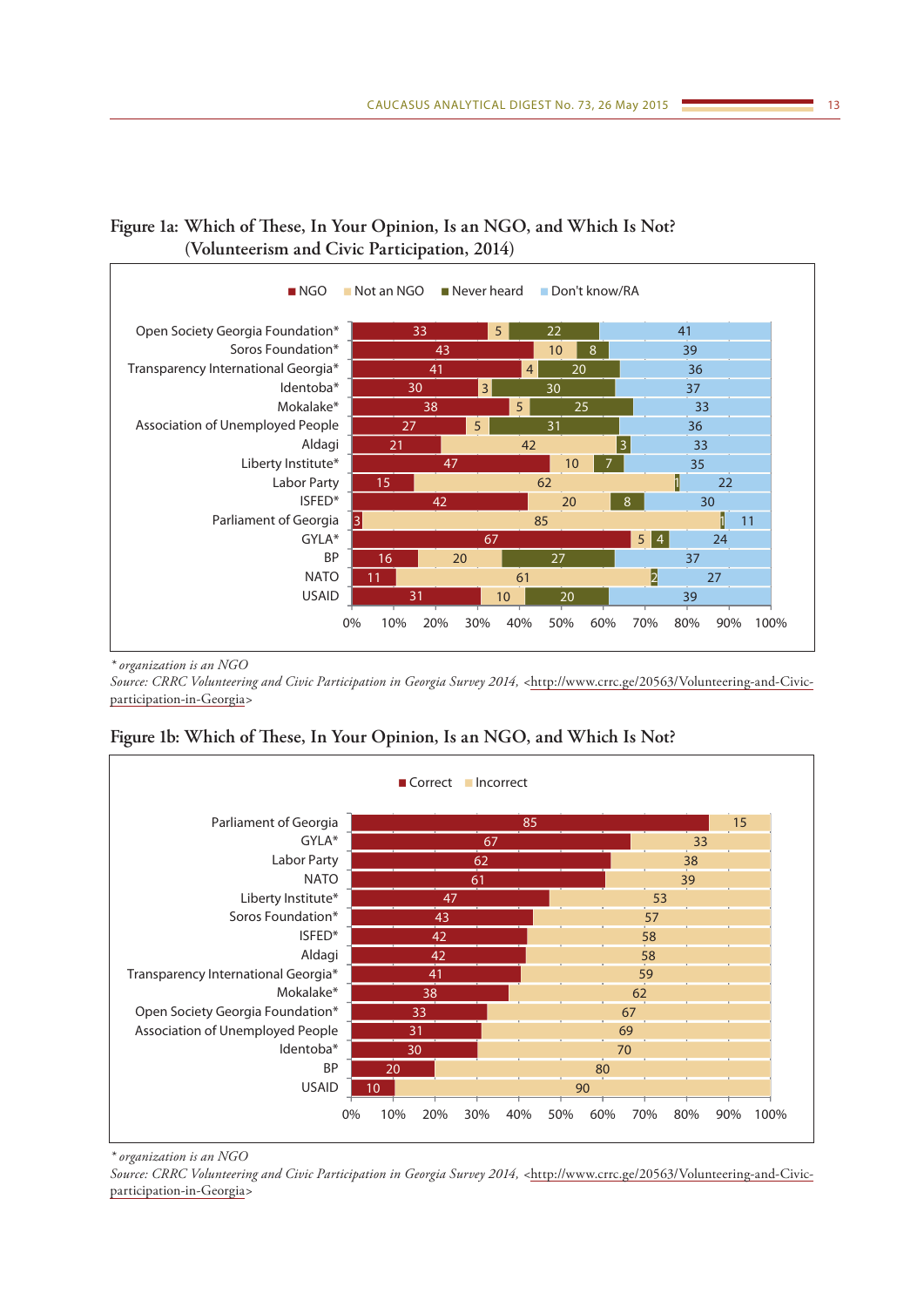

**Figure 2: Knowledge of NGO scale (%) (Volunteerism and Civic Participation, 2014)**

*Source: CRRC Volunteering and Civic Participation in Georgia Survey 2014, <*[http://www.crrc.ge/20563/Volunteering-and-Civic](http://www.crrc.ge/20563/Volunteering-and-Civic-participation-in-Georgia)[participation-in-Georgia](http://www.crrc.ge/20563/Volunteering-and-Civic-participation-in-Georgia)*>*

## **Figure 3: Gaps Between the Issues the NGOs in Georgia Address Most Frequently and Issues People Would Like to See NGOs Address More Often (%) (Volunteerism and Civic Participation, 2014)**



*Note: The gaps are calculated as simple differences in the shares of answers to the two questions given above. Only gaps larger than 10% are shown.*

*Source: CRRC Volunteering and Civic Participation in Georgia Survey 2014, <*[http://www.crrc.ge/20563/Volunteering-and-Civic](http://www.crrc.ge/20563/Volunteering-and-Civic-participation-in-Georgia)[participation-in-Georgia](http://www.crrc.ge/20563/Volunteering-and-Civic-participation-in-Georgia)*>*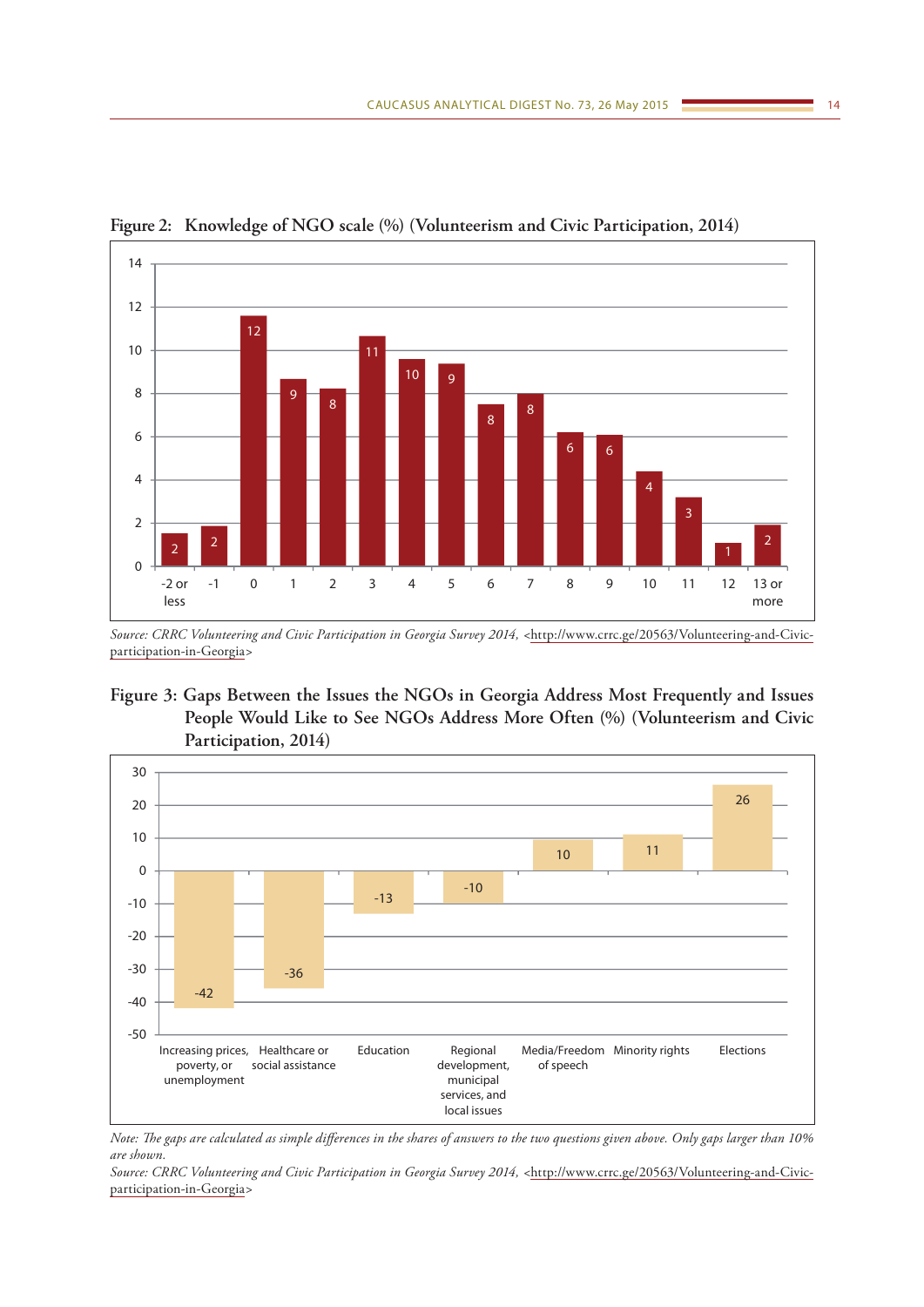# **Figure 4: Knowledge of NGO Scale (%) by Contact Type (Volunteerism and Civic Participation, 2014)**



*Source: CRRC Volunteering and Civic Participation in Georgia Survey 2014, <*[http://www.crrc.ge/20563/Volunteering-and-Civic](http://www.crrc.ge/20563/Volunteering-and-Civic-participation-in-Georgia)[participation-in-Georgia](http://www.crrc.ge/20563/Volunteering-and-Civic-participation-in-Georgia)*>*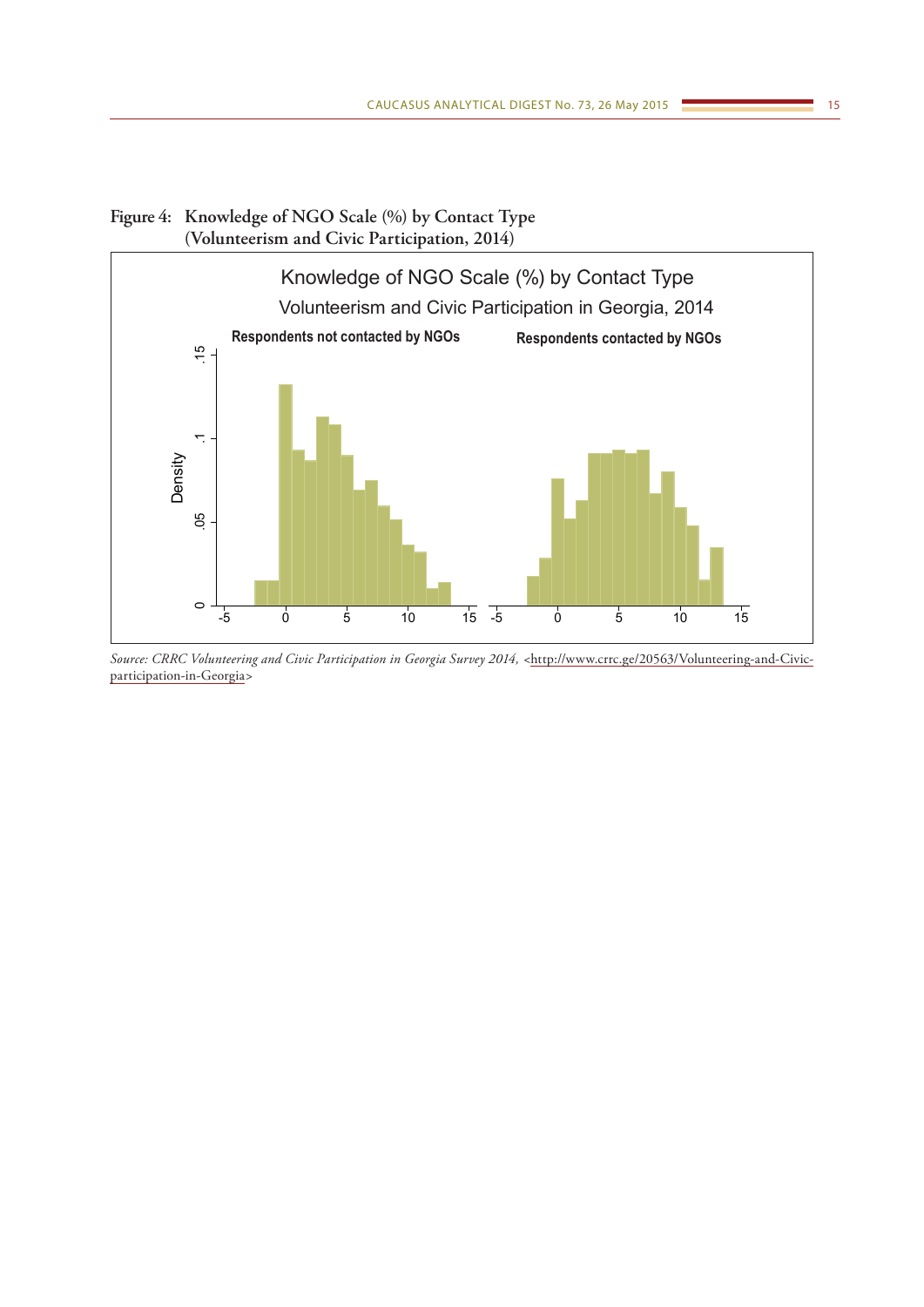# <span id="page-15-0"></span>**29 April – 25 May 2015**

| 29 April 2015 | Georgian Minister of Sport and Youth Affairs, Levan Kipiani, resigns, becoming the third member of the cab-                                                                                                                                                             |
|---------------|-------------------------------------------------------------------------------------------------------------------------------------------------------------------------------------------------------------------------------------------------------------------------|
|               | inet to resign within a week                                                                                                                                                                                                                                            |
| 1 May 2015    | Georgian Prime Minister Irakli Garibashvili names parliamentary deputy Tina Khidasheli as new defense minister<br>Georgian Foreign Minister Tamar Beruchashvili visits Germany and meets with her German counterpart Frank-                                             |
| 4 May 2015    | Walter Steinmeier in Berlin to discuss Georgia's Euro-Atlantic aspirations and bilateral relations                                                                                                                                                                      |
| 4 May 2015    | The Georgian Foreign Ministry summons Armenia's ambassador over the meeting between the Armenian par-<br>liament speaker and the parliament chairman of the breakaway region of South Ossetia in Nagorno Karabakh                                                       |
| 5 May 2015    | Deputies from the parliamentary committees on EU integration of Georgia, Moldova and Ukraine issue a joint<br>declaration on inter-parliamentary cooperation                                                                                                            |
| 6 May 2015    | A court in Baku finds a leading Azerbaijani opposition activist guilty of large-scale dealing in narcotics                                                                                                                                                              |
| 7 May 2015    | Armenia signs a trade deal with the United States in Washington aimed at boosting investments                                                                                                                                                                           |
| 7 May 2015    | Armenian President Serzh Sarkisian attends a service at the Washington National Cathedral together with US<br>Vice President Joe Biden to commemorate the mass killings of Armenians during World War I                                                                 |
| 7 May 2015    | Georgian Interior Minister Vakhtang Gomelauri tells members of parliament that a new reform proposal envis-<br>ages decoupling security and intelligence agencies from the Interior Ministry and creating a separate State Secu-<br>rity Service                        |
| 8 May 2015    | The Georgian Parliament approves a legislative package aimed at easing visa and migration rules that were tight-<br>ened some months ago                                                                                                                                |
| 11 May 2015   | The Chinese Agriculture Minister Han Changfu meets with Georgian Prime Minister Irakli Garibashvili dur-<br>ing a visit to Tbilisi with Garibashvili stressing that the strengthening of trade and economic relations with<br>China is of special importance to Georgia |
| 11 May 2015   | Georgian President Giorgi Margvelashvili meets with NATO Secretary General Jens Stoltenberg during a visit<br>to Brussels with Stoltenberg saying that Georgia is moving closer to NATO and NATO-Georgia cooperation<br>is "well on track"                              |
| 11 May 2015   | Georgian-US military exercises set to last two weeks start at the Vaziani military base in Georgia                                                                                                                                                                      |
| 14 May 2015   | A court in Baku prolongs the pre-trial detention of Azerbaijani investigative journalist Khadija Ismayilova                                                                                                                                                             |
| 14 May 2015   | Georgian Prime Minister Irakli Garibashvili signs a memorandum of understanding on the establishment of an<br>Investors Council with EBRD President Suma Chakrabarti to address obstacles faced by investors in Georgia                                                 |
| 15 May 2015   | Georgian Prime Minister Irakli Garibashvili meets with his Armenian counterpart Hovik Abrahamyan at the<br>Georgian Black Sea resort of Batumi to discuss strengthening bilateral economic cooperation between the two<br>countries                                     |
| 18 May 2015   | The office of Abkhaz leader Raul Khajimba announces that Russian General Anatoly Khrulev, who was wounded<br>during the August 2008 war, is named Chief of the General Staff of the armed forces in the breakaway region<br>of Abkhazia                                 |
| 19 May 2015   | The head of the Georgian Orthodox Church Patriarch Ilia II emphasizes during a meeting with Austrian Pres-<br>ident Heinz Fischer Georgia's European choice and says that the country will "definitely achieve" the goal of<br>European integration                     |
| 19 May 2015   | An apartment building in Baku catches fire killing 15 people and injuring about 60                                                                                                                                                                                      |
| 19 May 2015   | Georgian Economy Minister Giorgi Kvirikashvili visits Iran and says that an agreement was reached with Teh-<br>ran to resume cooperation in energy, tourism, agriculture and education                                                                                  |
| 20 May 2015   | President of the European Council Donald Tusk says during the Eastern Partnership Summit held in Riga that<br>the Summit is not about taking giant steps, but going forward "step-by-step"                                                                              |
| 21 May 2015   | President of the Georgian National Bank Giorgi Kadagidze says that no additional pressure is expected on the<br>Georgian lari in the medium term                                                                                                                        |
| 22 May 2015   | Georgian Prime Minister Irakli Garibashvili says that the Eastern Partnership Summit in Riga was very suc-<br>cessful for Georgia as the country is expected to get visa waivers in the Schengen area                                                                   |
| 25 May 2015   | Azerbaijani Foreign Minister Elmar Mammadyarov holds talks with his Russian counterpart, Sergei Lavrov,<br>in Moscow to discuss the conflict in Nagorno-Karabakh and the strengthening of bilateral relations between<br>the two countries                              |
| 25 May 2015   | Business associations in Georgia say that a proposed bill that envisages transferring supervisory functions from<br>the Georgian Central Bank to a separate agency poses a threat to the country's banking sector                                                       |

*Compiled by Lili Di Puppo*

*For the full chronicle since 2009 see <*www.laender-analysen.de/cad*>*